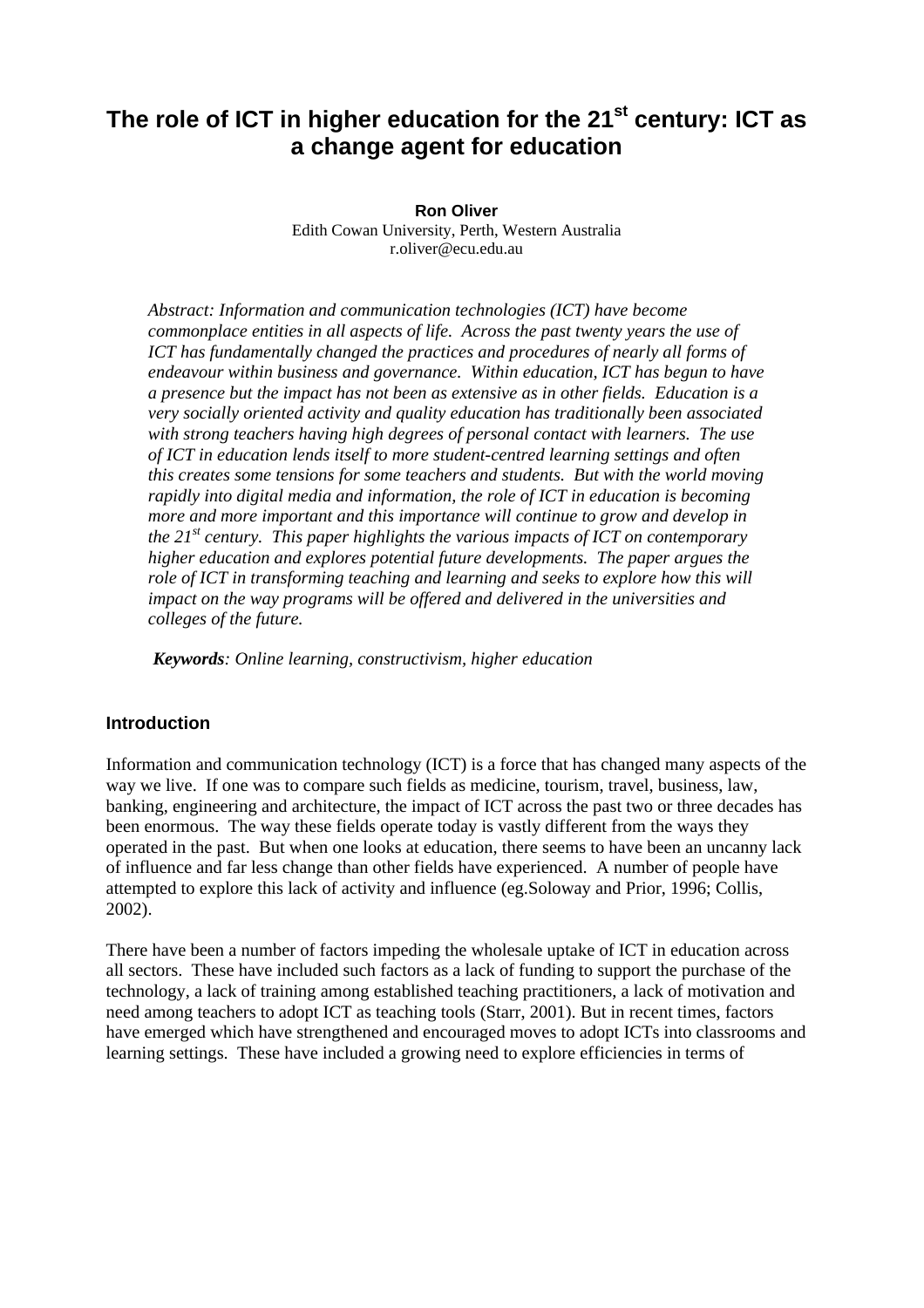program delivery, the opportunities for flexible delivery provided by ICTs (eg. Oliver & Short, 1997); the capacity of technology to provide support for customized educational programs to meet the needs of individual learners (eg. Kennedy & McNaught, 1997); and the growing use of the Internet and WWW as tools for information access and communication (eg. Oliver & Towers, 1999).

As we move into the  $21<sup>st</sup>$  century, these factors and many others are bringing strong forces to bear on the adoption of ICTs in education and contemporary trends suggest we will soon see large scale changes in the way education is planned and delivered as a consequence of the opportunities and affordances of ICT. This paper seeks to explore the likely changes we will see in education as ICT acts as a powerful agent to change many of the educational practices to which we have become accustomed. In particular, the paper will explore the impact both current and emerging information and communication technologies will be likely to have in coming years on *what* is learned, *when* and *where* learning will take place and *how* the learning will occur.

# **The impact of ICT on** *what* **is learned**

Conventional teaching has emphasised content. For many years course have been written around textbooks. Teachers have taught through lectures and presentations interspersed with tutorials and learning activities designed to consolidate and rehearse the content. Contemporary settings are now favouring curricula that promote competency and performance. Curricula are starting to emphasise capabilities and to be concerned more with *how* the information will be used than with *what* the information is.

#### **a. competency and performance-based curricula**

The moves to competency and performance-based curricula are well supported and encouraged by emerging instructional technologies (eg. Stephenson, 2001). Such curricula tend to require:

- access to a variety of information sources;
- access to a variety of information forms and types;
- student-centred learning settings based on information access and inquiry;
- learning environments centred on problem-centred and inquiry-based activities;
- authentic settings and examples; and
- teachers as coaches and mentors rather than content experts.

Contemporary ICTs are able to provide strong support for all these requirements and there are now many outstanding examples of world class settings for competency and performance-based curricula that make sound use of the affordances of these technologies (eg. Oliver, 2000). For many years, teachers wishing to adopt such curricula have been limited by their resources and tools but with the proliferation and widespread availability of contemporary ICTs, many restrictions and impediments of the past have been removed. And new technologies will continue to drive these forms of learning further. As students and teachers gain access to higher bandwidths, more direct forms of communication and access to sharable resources, the capability to support these quality learning settings will continue to grow.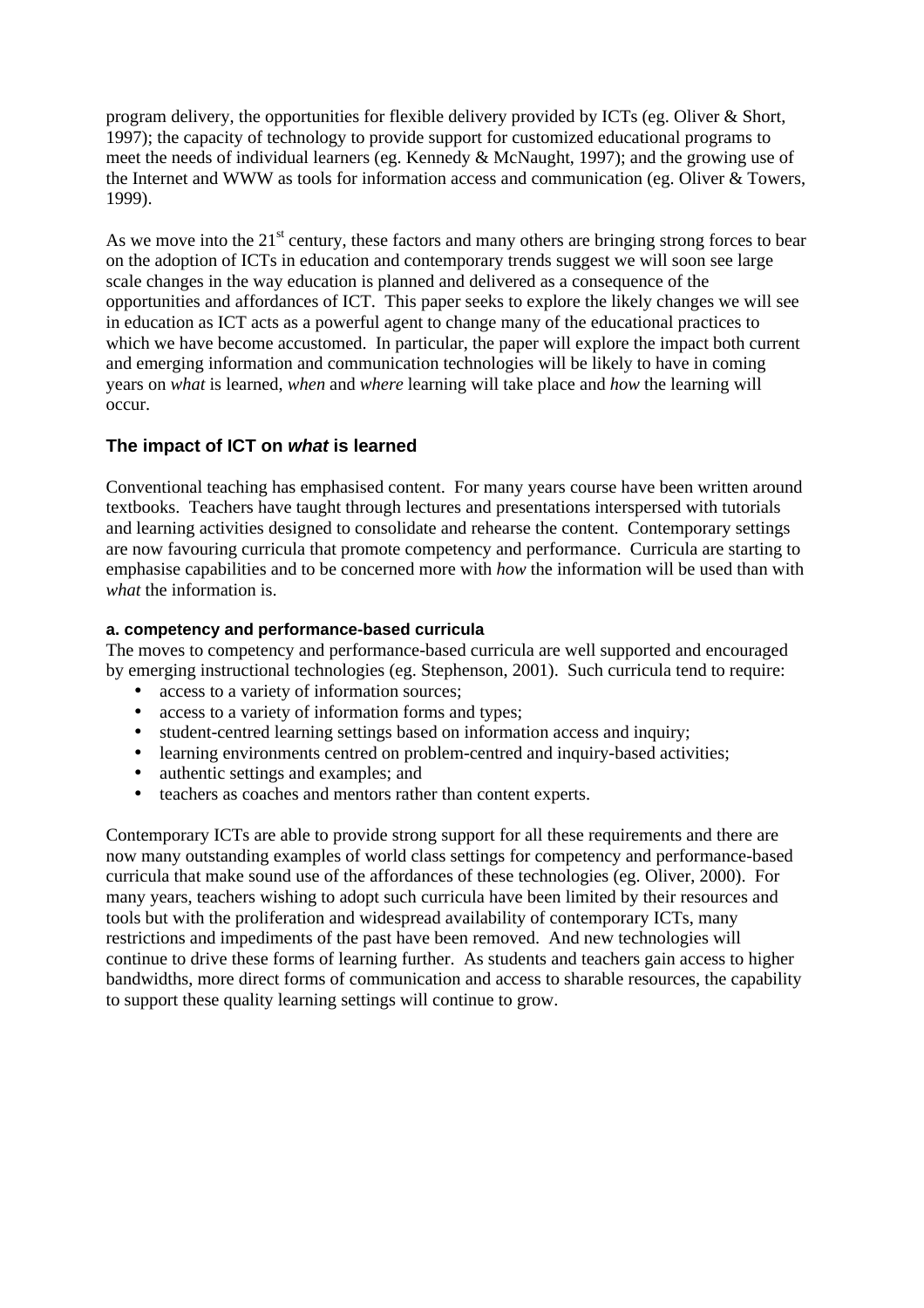#### **b. information literacy**

Another way in which emerging ICTs are impacting on the content of education curricula stems from the ways in which ICTs are dominating so much of contemporary life and work. Already there has emerged a need for educational institutions to ensure that graduates are able to display appropriate levels of information literacy, "the capacity to identify and issue and then to identify, locate and evaluate relevant information in order to engage with it or to solve a problem arising from it" (McCausland, Wache & Berk, 1999, p.2). The drive to promote such developments stems from general moves among institutions to ensure their graduates demonstrate not only skills and knowledge in their subject domains but also general attributes and generic skills. Traditionally generic skills have involved such capabilities as an ability to reason formally, to solve problems, to communicate effectively, to be able to negotiate outcomes, to manage time, project management, and collaboration and teamwork skills. The growing use of ICTs as tools of every day life have seen the pool of generic skills expanded in recent years to include information literacy and it is highly probable that future developments and technology applications will see this set of skills growing even more.

# **The impact of ICT on** *how* **students learn**

Just as technology is influencing and supporting what is being learned in schools and universities, so too is it supporting changes to the way students are learning. Moves from content-centred curricula to competency-based curricula are associated with moves away from teacher-centred forms of delivery to student-centred forms. Through technology-facilitated approaches, contemporary learning settings now encourage students to take responsibility for their own learning .In the past students have become very comfortable to learning through transmissive modes. Students have been trained to let others present to them the information that forms the curriculum. The growing use of ICT as an instructional medium is changing and will likely continue to change many of the strategies employed by both teachers and students in the learning process. The following sections describe particular forms of learning that are gaining prominence in universities and schools worldwide.

# **a. Student-centred learning**

Technology has the capacity to promote and encourage the transformation of education from a very teacher directed enterprise to one which supports more student-centred models. Evidence of this today is manifested in:

- The proliferation of capability, competency and outcomes focused curricula
- Moves towards problem-based learning
- Increased use of the Web as an information source, Internet users are able to choose the experts from whom they will learn

The use of ICT in educational settings, by itself acts as a catalyst for change in this domain. ICTs by their very nature are tools that encourage and support independent learning. Students using ICTs for learning purposes become immersed in the process of learning and as more and more students use computers as information sources and cognitive tools (eg. Reeves & Jonassen, 1996), the influence of the technology on supporting how students learn will continue to increase.

#### **b. Supporting knowledge construction**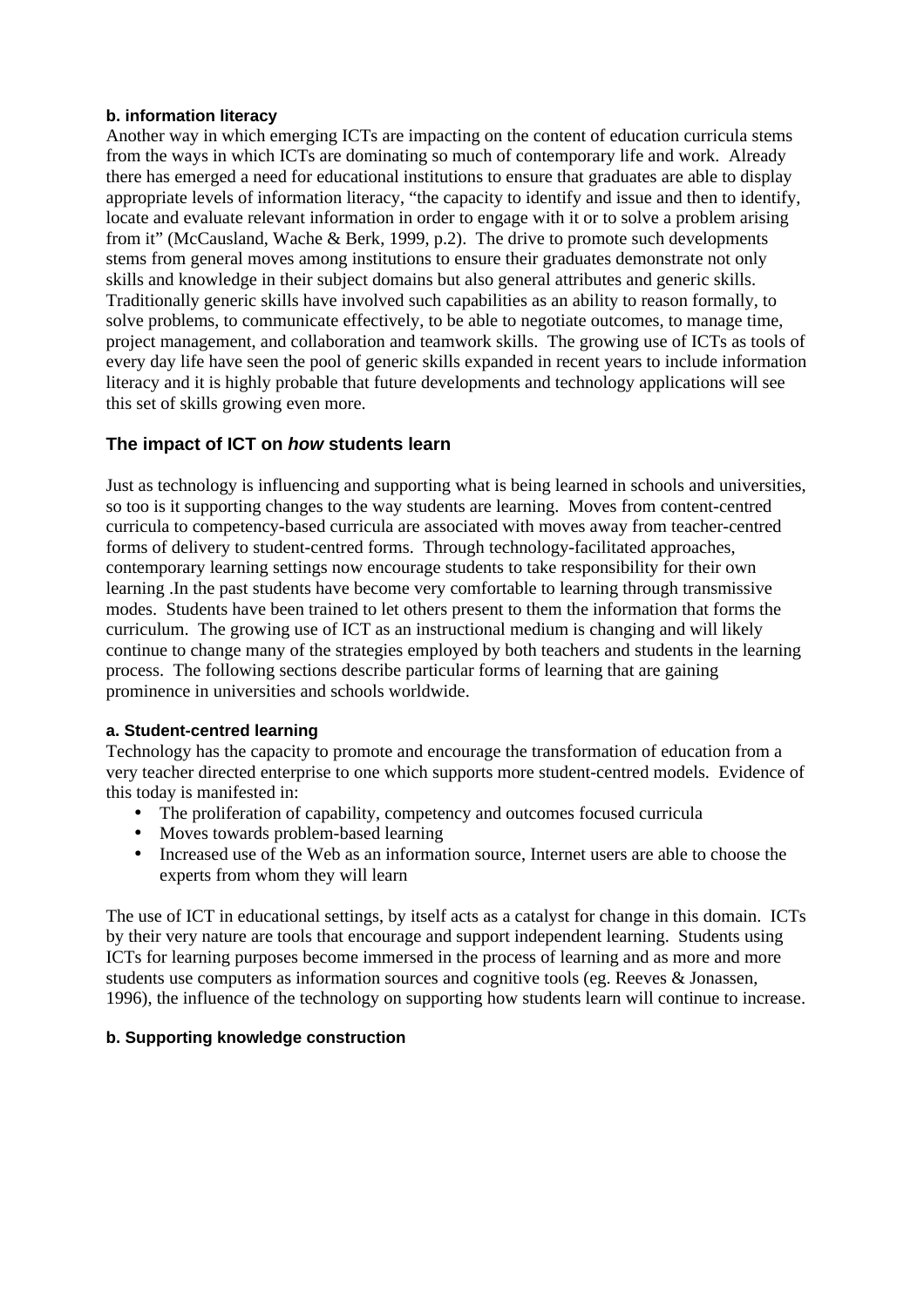The emergence of ICTs as learning technologies has coincided with a growing awareness and recognition of alternative theories for learning. The theories of learning that hold the greatest sway today are those based on constructivist principles (eg. Duffy & Cunningham, 1996). These principles posit that learning is achieved by the active construction of knowledge supported by various perspectives within meaningful contexts. In constructivist theories, social interactions are seen to play a critical role in the processes of learning and cognition (eg. Vygotsky, 1978).

In the past, the conventional process of teaching has revolved around teachers planning and leading students through a series of instructional sequences to achieve a desired learning outcome. Typically these forms of teaching have revolved around the planned transmission of a body of knowledge followed by some forms of interaction with the content as a means to consolidate the knowledge acquisition. Contemporary learning theory is based on the notion that learning is an active process of constructing knowledge rather than acquiring knowledge and that instruction is the process by which this knowledge construction is supported rather than a process of knowledge transmission (Duffy & Cunningham, 1996).

The strengths of constructivism lie in its emphasis on learning as a process of personal understanding and the development of meaning in ways which are active and interpretative. In this domain learning is viewed as the construction of meaning rather than as the memorisation of facts (eg. Lebow, 1993; Jonassen & Reeves, 1996). Learning approaches using contemporary ICTs provide many opportunities for constructivist learning through their provision and support for resource-based, student centered settings and by enabling learning to be related to context and to practice (eg. Berge, 1998; Barron, 1998). As mentioned previously, any use of ICT in learning settings can act to support various aspects of knowledge construction and as more and more students employ ICTs in their learning processes, the more pronounced the impact of this will become.

# **The impact of ICT on** *when* **and** *where* **students learn**

In the past educational institutions have provided little choice for students in terms of the method and manner in which programs have been delivered. Students have typically been forced to accept what has been delivered and institutions have tended to be quite staid and traditional in terms of the delivery of their programs. ICT applications provide many options and choices and many institutions are now creating competitive edges for themselves through the choices they are offering students. These choices extend from when students can choose to learn to where they they learn.

# **a. any place learning**

The concept of flexibility in the delivery place of educational programs is not new (eg. Moore  $\&$ Kearsley, 1996). Educational institutions have been offering programs at a distance for many years and there has been a vast amount of research and development associated with establishing effective practices and procedures in off-campus teaching and learning. Use of the technology, however, has extended the scope of this activity and whereas previously off-campus delivery was an option for students who were unable to attend campuses, today, many more students are able to make this choice through technology-facilitated learning settings. The scope and extent of this activity is demonstrated in some of the examples below.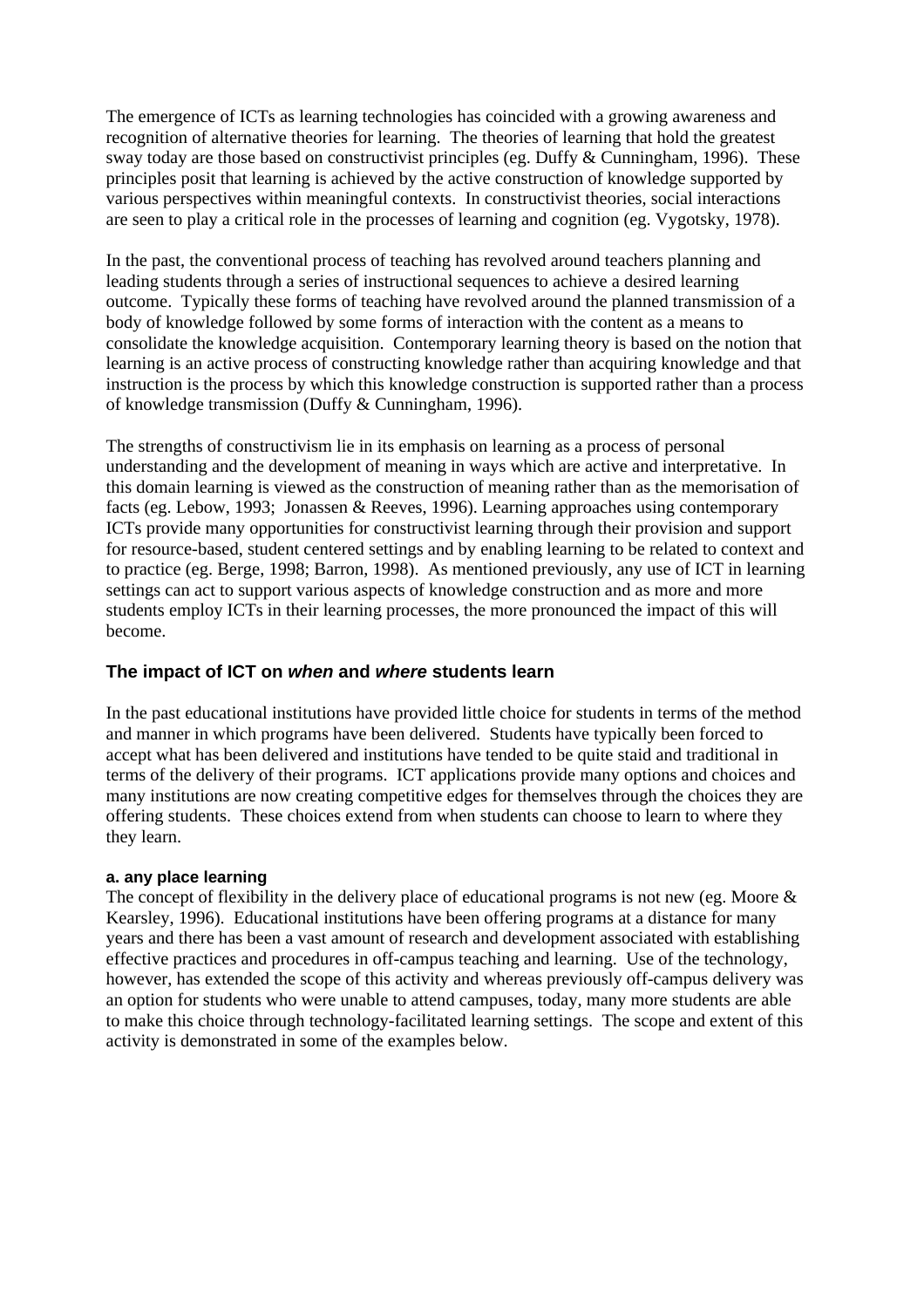- In many instances traditional classroom learning has given way to learning in work-based settings with students able to access courses and programs from their workplace. The advantages of education and training at the point of need relate not only to convenience but include cost savings associated with travel and time away from work, and also situation and application of the learning activities within relevant and meaningful contexts.
- The communications capabilities of modern technologies provide opportunities for many learners to enroll in courses offered by external institutions rather than those situated locally. These opportunities provide such advantages as extended course offerings and eclectic class cohorts comprised of students of differing backgrounds, cultures and perspectives.
- The freedoms of choice provided by programs that can be accessed at any place are also supporting the delivery of programs with units and courses from a variety of institutions, There are now countless ways for students completing undergraduate degrees for example, to study units for a single degree, through a number of different institutions, an activity that provides considerable diversity and choice for students in the programs they complete.

# **b. anytime learning**

In concert with geographical flexibility, technology-facilitated educational programs also remove many of the temporal constraints that face learners with special needs (eg. Moore & Kearsley, 1996). Students are starting to appreciate the capability to undertake education anywhere, anytime and any place. This flexibility has heightened the availability of just-in-time learning and provided learning opportunities for many more learners who previously were constrained by other commitments (eg. Young, 2002).

- Through online technologies learning has become an activity that is no longer set within programmed schedules and slots. Learners are free to participate in learning activities when time permits and these freedoms have greatly increased the opportunities for many students to participate in formal programs.
- The wide variety of technologies that support learning are able to provide asynchronous supports for learning so that the need for real-time participation can be avoided while the advantages of communication and collaboration with other learners is retained.
- As well as learning at anytime, teachers are also finding the capabilities of teaching at any time to be opportunistic and able to be used to advantage. Mobile technologies and seamless communications technologies support 24x7 teaching and learning. Choosing how much time will be used within the 24x7 envelope and what periods of time are challenges that will face the educators of the future (eg. Young, 2002).

The continued and increased use of ICTs in education in years to come, will serve to increase the temporal and geographical opportunities that are currently experienced. Advancements in learning opportunities tend to be held back by the ICT capabilities of the lowest common denominator, namely the students with the least access to ICT. As ICT access increases among stuednts so too will these opportunities.

# **Emerging Issues**

A number of other issues have emerged from the uptake of technology whose impacts have yet to be fully explored. These include changes to the makeup of the teacher pool, changes to the profile of who are the learners in our courses and paramount in all of this, changes in the costing and economics of course delivery.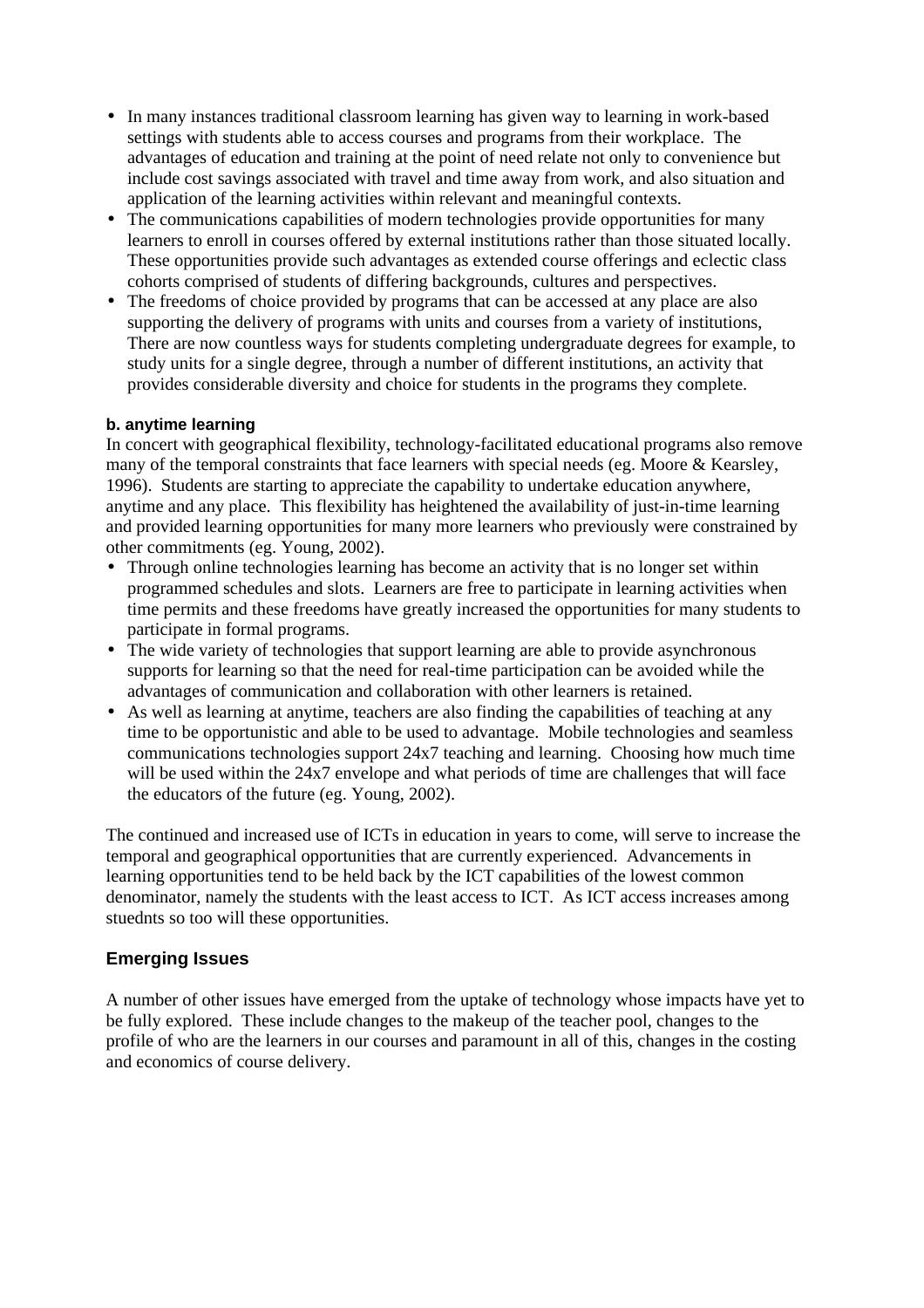#### **a. expanding the pool of teachers**

In the past, the role of teacher in an educational institution was a role given to only highly qualified people. With technology-facilitated learning, there are now opportunities to extend the teaching pool beyond this specialist set to include many more people. The changing role of the teacher has seen increased opportunities for others to participate in the process including workplace trainers, mentors, specialists from the workplace and others. Through the affordances and capabilities of technology, today we have a much expanded pool of teachers with varying roles able to provide support for learners in a variety of flexible settings. This trend seems set to continue and to grow with new ICT developments and applications. And within this changed pool of teachers will come changed responsibilities and skill sets for future teaching involving high levels of ICT and the need for more facilitative than didactic teaching roles (eg. Littlejohn et al., 2002).

#### **b. expanding the pool of students**

In the past, education has been a privilege and an opportunity that often was unavailable to many students whose situation did not fit the mainstream. Through the flexibilities provided by technology, many students who previously were unable to participate in educational activities are now finding opportunities to do so. The pool of students is changing and will continue to change as more and more people who have a need for education and training are able to take advantage of the increased opportunities. Interesting opportunities are now being observed among, for example, school students studying university courses to overcome limitations in their school programs and workers undertaking courses from their desktops.

#### **c. the cost of education**

Traditional thinking has always been that technology-facilitated learning would provide economies and efficiencies that would see significant reductions in the costs associated with the delivery of educational programs. The costs would come from the ability to create courses with fixed establishment costs, for example technology-based courses, and for which there would be savings in delivery through large scale uptake. We have already seen a number of virtual universities built around technology delivery alone (eg. Jones International University, www.jiu.edu). The reality is that few institutions have been able to realize these aims for economy. There appear to have been many underestimated costs in such areas as course development and course delivery.

The costs associated with the development of high quality technology-facilitated learning materials are quite high. It has found to be more than a matter of repackaging existing materials and large scale reengineering has been found to be necessary with large scale costs. Likewise costs associated with delivery have not been found to diminish as expected. The main reason for this has been the need to maintain a relatively stable student to staff ratio and the expectation of students that they will have access to teachers in their courses and programs. Compared to traditional forms of off-campus learning, technology-facilitated learning has proven to be quite expensive in all areas of consideration, infrastructure, course development and course delivery. We may have to brace ourselves for the advantages and affordances which will improve the quality of education in the near future to also increase components of the cost.

#### **Stakeholders and influences**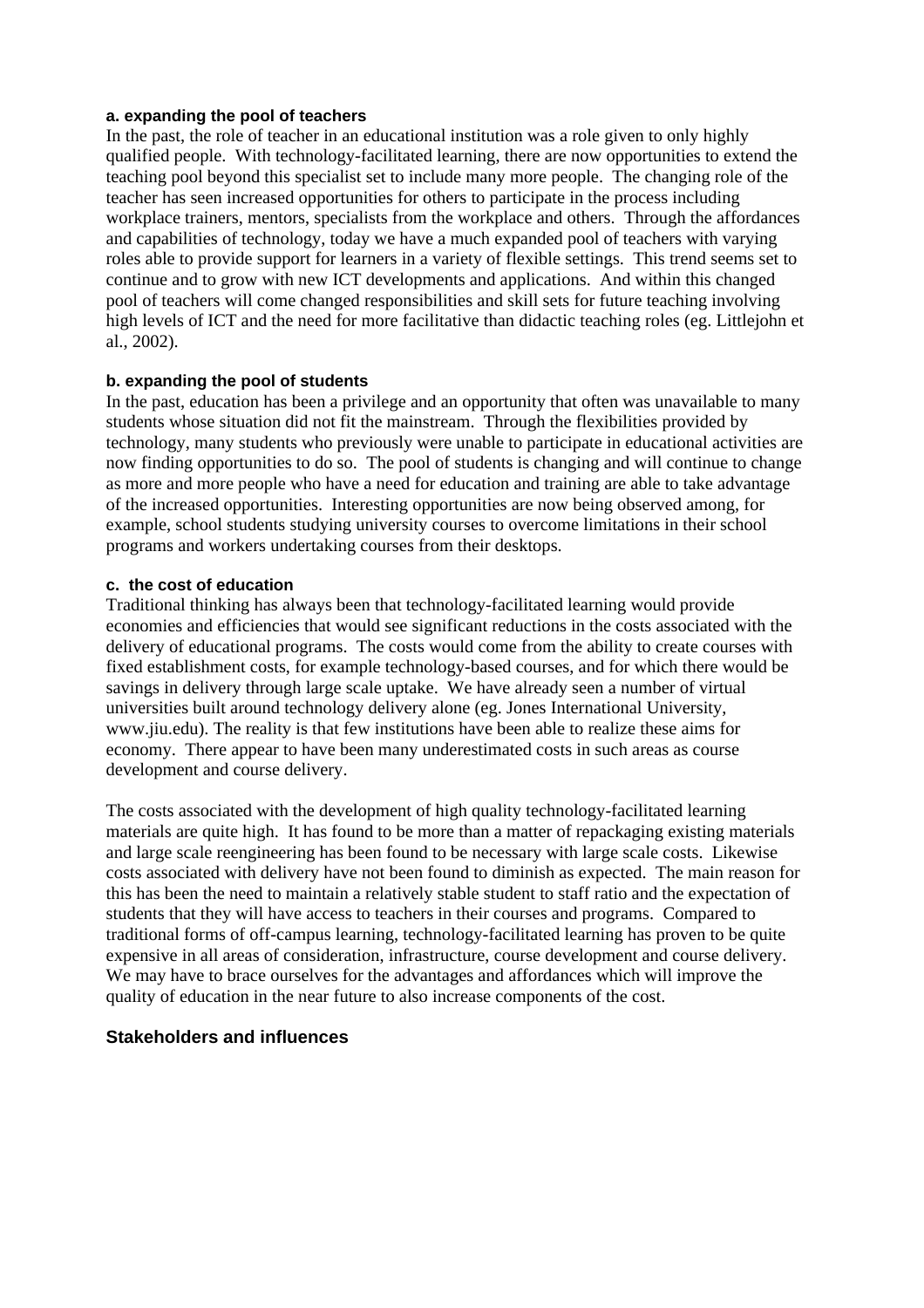The ideas that have been discussed in this paper suggest that while ICTs may not have had a large impact to date, their use will grow to play a significant role in many aspects of the design, development and delivery of educational programs in the coming years. The various influences that have been discussed provide examples of an agent that has the capacity to influence education at all levels and hence to be an agent supporting and encouraging considerable change. When the future of education is considered in this way, it is interesting to speculate among the stakeholders, for whom the change will be the greatest. Table 1 lists the principal stakeholders and suggests how the various issues discussed in the paper might influence each. Clearly the stakeholders for whom technology would seem to proffer the most influence and change are the students. So while institutions are pondering how they will be influenced in years to come, whatever the outcomes, the beneficiaries of the activity and change will be the students. This would seem to be the outcome everyone would want to see.

|                     | What is learned<br>and how much | How it is<br>learned | When it is<br>learned | From whom it<br>is learned | Who is<br>learning | What it costs |
|---------------------|---------------------------------|----------------------|-----------------------|----------------------------|--------------------|---------------|
| <b>Students</b>     | х                               | x                    | х                     | х                          | x                  | х             |
| <b>Employers</b>    | х                               |                      | x                     | х                          |                    |               |
| Teachers            | х                               | х                    |                       | х                          |                    |               |
| <b>Institutions</b> | х                               |                      | x                     | х                          |                    | х             |
| Government          | х                               | x                    |                       | x                          | X                  | х             |

Table 1: The influence of ICT on education and its stakeholders

# **Summary and Conclusions**

This paper has sought to explore the role of ICT in education as we progress into the  $21<sup>st</sup>$  century. In particular the paper has argued that ICTs have impacted on educational practice in education to date in quite small ways but that the impact will grow considerably in years to come and that ICT will become a strong agent for change among many educational practices. Extrapolating current activities and practices, the continued use and development of ICTs within education will have a strong impact on:

- What is learned:
- How it is learned:
- When and where learning takes place:
- Who is learning and who is teaching.

The upshot of all this activity is that we should see marked improvements in many areas of educational endeavour. Learning should become more relevant to stakeholders' needs, learning outcomes should become more deliberate and targeted, and learning opportunities should diversity in what is learned and who is learning. At the same time, quality of programs as measured by fitness for purpose should continue to grow as stakeholder groups find the offerings matched to their needs and expectations.

To ensure that the opportunities and advantages are realized, it will be important as it is in every other walk of life to ensure that the educational research and development dollar is sustained so that education at large can learn from within and that experiences and activities in different institutions and sectors can inform and guide others without the continual need for re-invention of